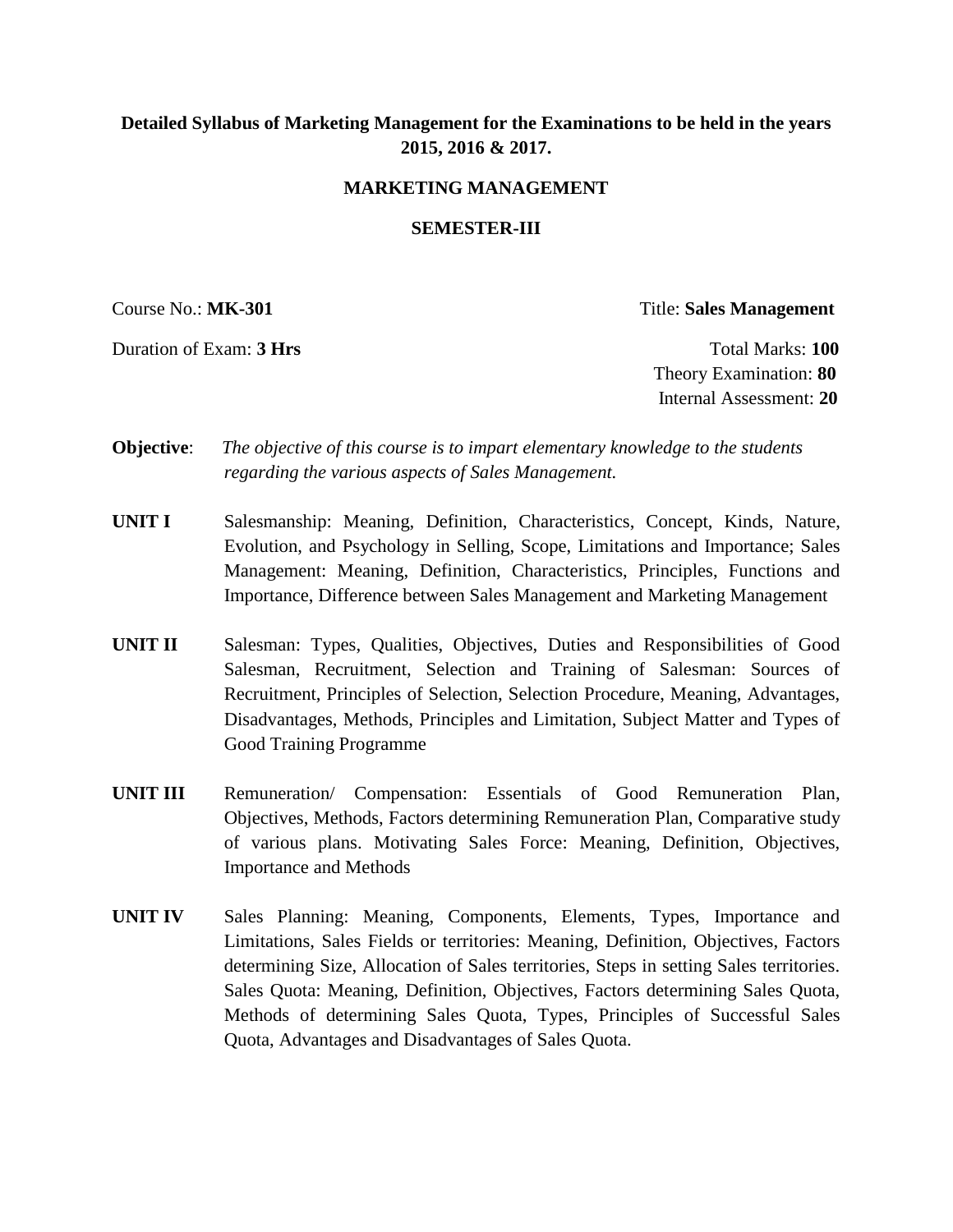**UNIT V** Consumer Behaviour: Meaning, Definition, Variables and Factors affecting Consumer Behaviour. Buying Motives: Meaning, Kinds, Chief Buying Motives, Different Types of Consumers, Behaviour and Customer Service.

## **Note for Paper Setter**

The question paper shall contain two questions from each unit (total ten questions) and a candidate will be required to answer five questions selecting one from each unit. Thus, there will be an internal choice within each unit.

## **Internal Assessment (Total Marks: 20)**

The marks shall be distributed as under:-

Mid Semester Test: 10 Marks Two Home Assignments (05 Marks each): 10 Marks

## **Suggested Readings:**

1. Santoki, Sales Management, Kalyani Publisher

- 2. Gupta, S.L., Sales and Distribution Management, Excel Books, New Delhi, 2008
- 3. Still, R., Richard, Sales Management, Pearson Prentice Hall, Delhi
- 4. Schiffman, Kanuk, Kumar, Consumer Behaviour, Pearson, Tenth Edition
- 5. Kotler, Keller, Marketing Management, Pearson Publications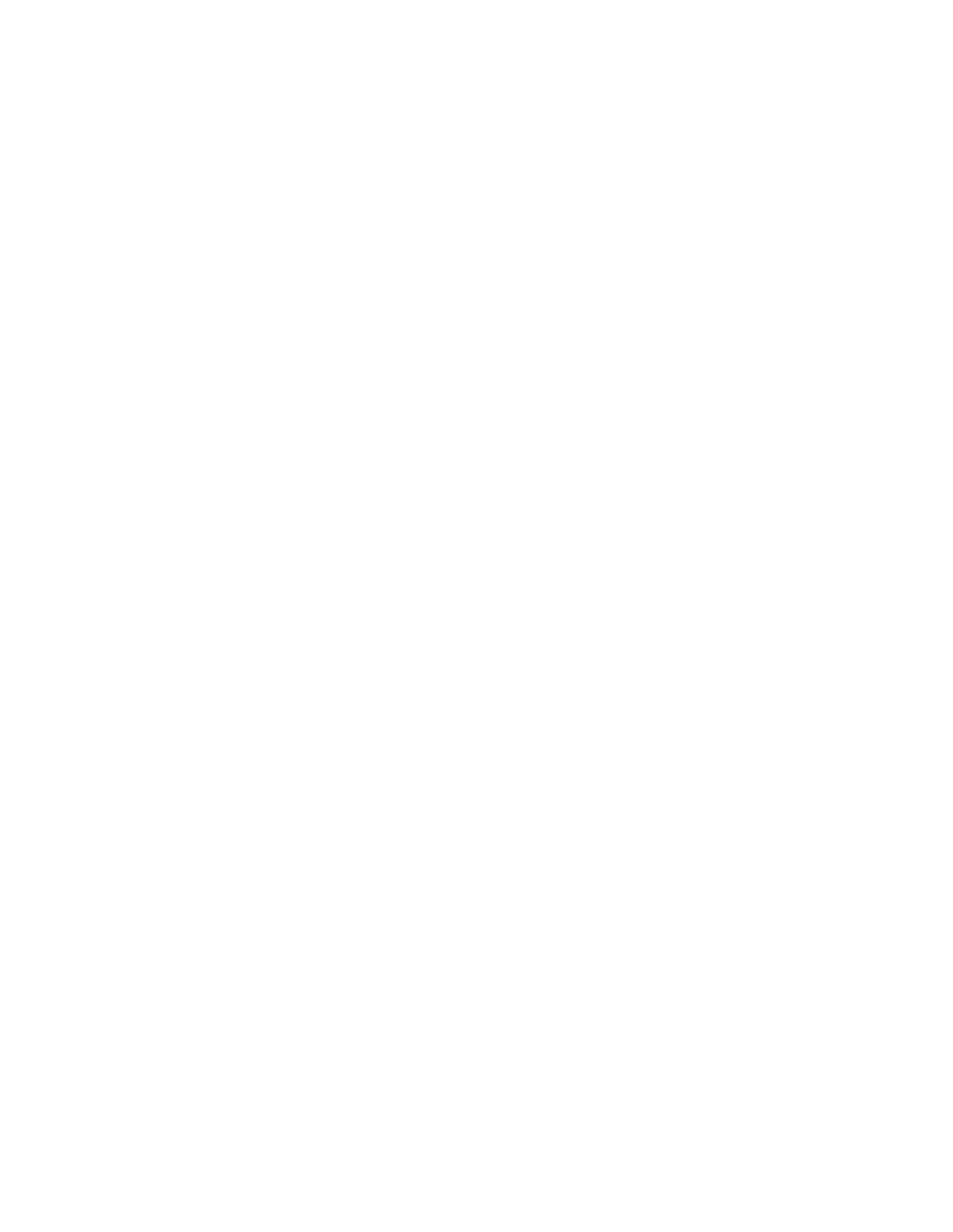# **Detailed Syllabus of Marketing Management for the Examinations to be held in the years 2016, 2017 & 2018.**

#### **MARKETING MANAGEMENT**

#### **SEMESTER-IV**

Duration of Exam: **3 Hrs Total Marks: 100** 

Course No.: **MK-401** Title: **Retail Management**

Theory Examination: **80** Internal Assessment: **20**

- **Objective**: *The objective of this course is to impart elementary knowledge regarding various aspects of Retail Management.*
- **UNIT I** An Introduction to Retail System, Retailing, Definition, Nature, Importance, The Retailing Environment- Economic Forces, Social Forces, Technological Forces, Competitive Forces, The Development of Retail Institution, Dynamics of Institutional Change
- **UNIT II** The Retail Consumer, Consumer Purchase Behaviour, Buying Process, Factors Affecting Consumer Behaviour and Decision, Consumer- An Individual Approach and Sociological Approach, Reference 6 Group Influence.
- **UNIT III** Retail Store Location, Types of Location Site, Retail Location Strategies, Retail Store Layout- Exteriors and Interiors, Creating an Environment for Purchase through Design, Visual Merchandising.
- **UNIT IV** Merchandise Planning Warehousing & Supply Chain Management- Role of IT in Supply Chain Management, Merchandise Flow, Online Logistics Management, Retail Pricing, Credit Management, Retail Promotion, Training to Staff, Employee Motivation, Organization Culture.
- **UNIT V** Retail Formats- Brief Introduction to Corporate Chains, Retailer Co-operative and Voluntary System, Departmental Stores, Discount Stores, Super Markets, Warehouse Club, Direct Marketing, Tele Marketing, Automatic Vending Machine, Customer Service, Customer Perspective of Service Quality, Evaluation of Retail Service.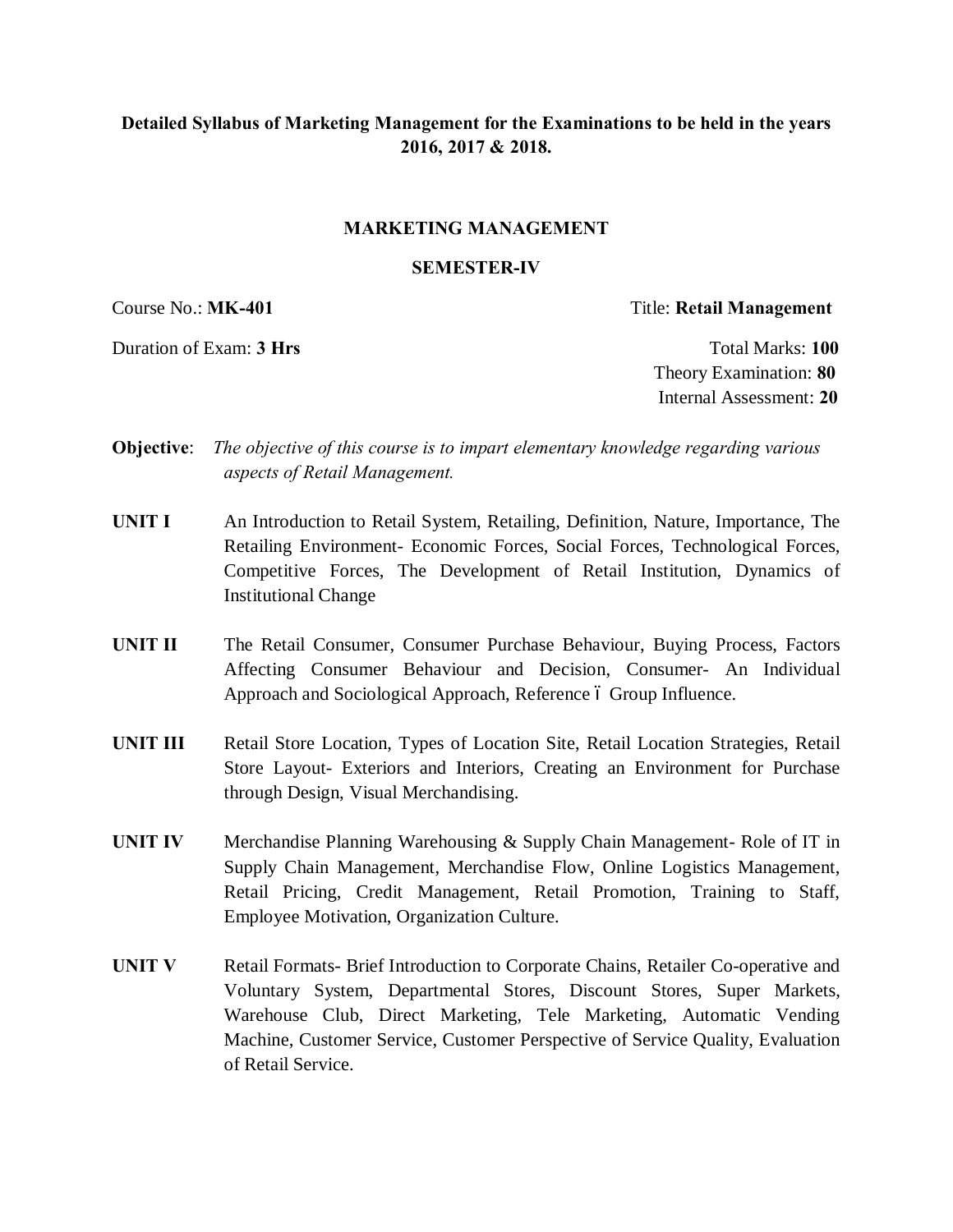## **Note for Paper Setter**

The question paper shall contain two questions from each unit (total ten questions) and a candidate will be required to answer five questions selecting one from each unit. Thus, there will be an internal choice within each unit.

## **Internal Assessment (Total Marks: 20**)

The marks shall be distributed as under:-

| Mid Semester Test:                    | 10 Marks |
|---------------------------------------|----------|
| Two Home Assignments (05 Marks each): | 10 Marks |

## **Suggested Readings:**

- 1. Mustafa, A., Retail Management, Himalayan Publishing House, Edition 2013.
- 2. Nair Suja R., Retail Management, Himalayan Publishing House, Edition 2013.
- 3. Michael Levy & Barton A. Weitz , Retail Management, McGraw Hill, 4TH Edition-2013
- 4. Kumar, N., Retail Management
- 5. Berman, Berry & Others, Retail Management, Pearson Education New Delhi
- 6. Santoki, C.N., Sales and Retail Management, Kalayani Publisher, New Delhi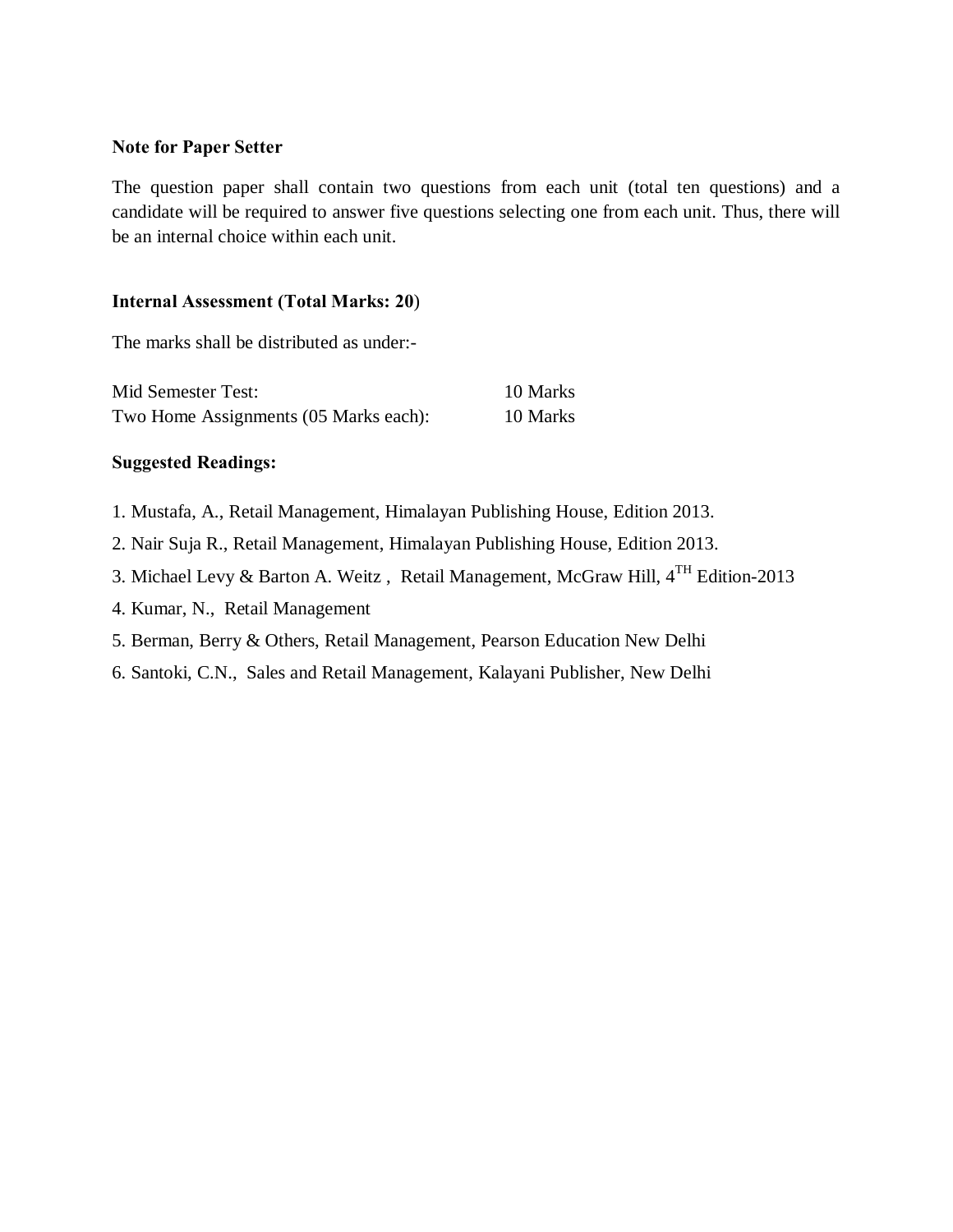## **Detailed Syllabus of Marketing Management for the Examinations to be held in the years 2016, 2017 & 2018**

#### **MARKETING MANAGEMENT**

#### **SEMESTER-V**

Course No: **MK- 501** Title**: Brand Management**

Duration of Exam: **3 Hrs** Total Marks: **100**

Theory Examination: **80** Internal Assessment: **20**

- **Objective:** *The objective of this course is to provide a comprehensive understanding of Brands, Brand equity & Strategic Brand Management.*
- **UNIT I** Introduction to brand management: Concept, nature, scope, importance, characteristics of branding. Brand origin, Branding and trademark.
- **UNIT II** Brand Equity: Definition, Concept, Scope and Role of Brand Equity, Models, Building Brand Equity, Devising Brand Strategy, Managing Brand Equity, Measuring Brand Equity.
- **UNIT III** Branding Strategy: Devising a Brand Strategy, Brand Extension, Brand Line, Brand Mix, Brand Decision-Regarding Branding Vs No Branding, Private Brands Vs Manufacture Brands, Single Vs Multiple Brand, Local Vs Worldwide brand, Brand Consolidation.
- **UNIT IV** Brand Audit: Meaning, Need and Significance, Brand Inventory, Brand Exploratory, Brand Tracking, Brand Valuation.
- **UNIT V** Brand Positioning: Developing and Communicating positioning strategy, Brand Protection, Brief Introduction to intellectual property and WTO, Trademark Registration Treaty (TMRT), Madrid Agreement for International Registration of Trademarks, Indian legal Provision Regarding Branding, Counterfeiting.

#### **Note for Paper Setter**

The question paper shall contain two questions from each unit (total ten questions) and a candidate will be required to answer five questions selecting one from each unit. Thus, there will be an internal choice within each unit.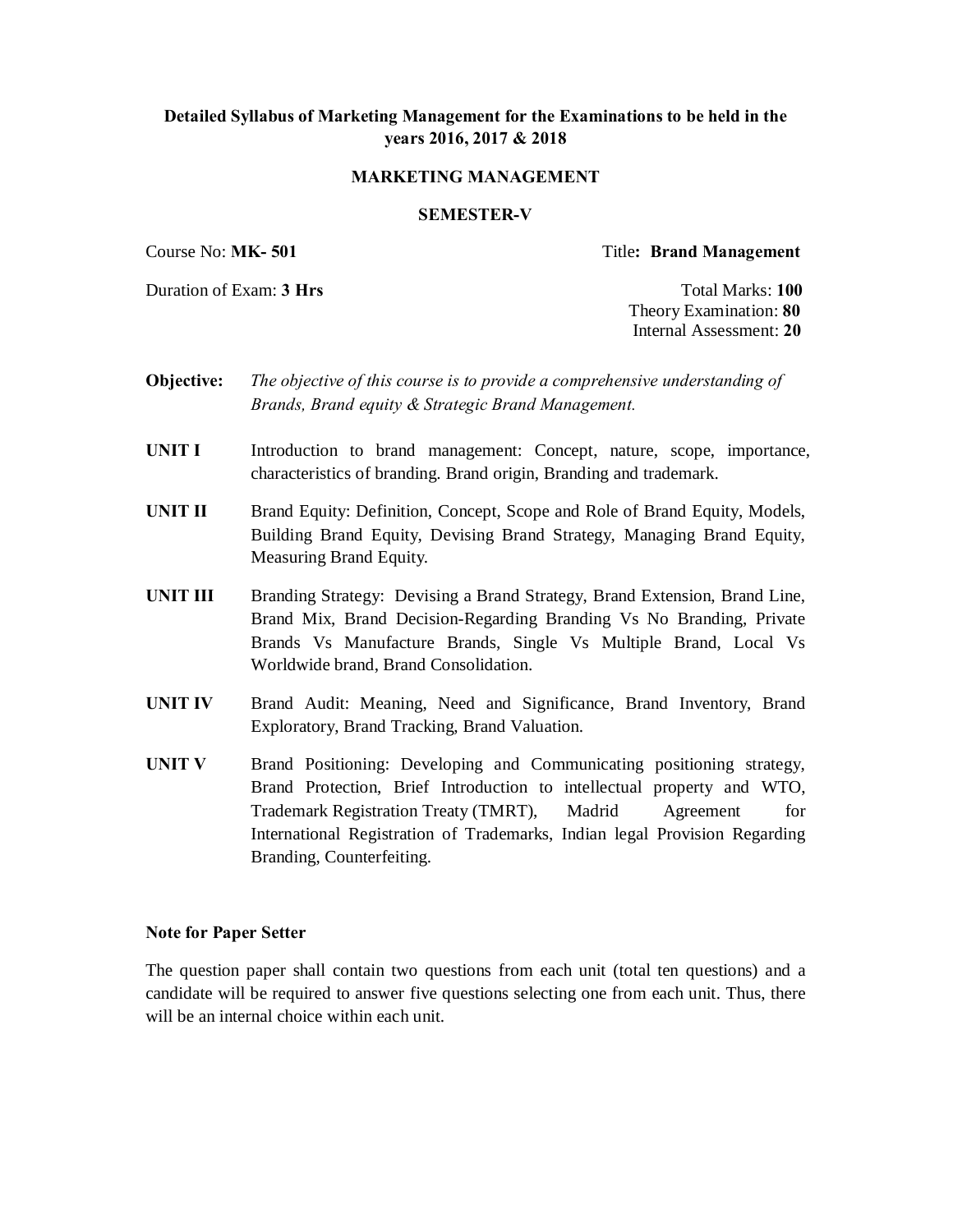## **Internal Assessment (Total Marks: 20**)

The marks shall be distributed as under:-

| Mid Semester Test:                    | 10 Marks |
|---------------------------------------|----------|
| Two Home Assignments (05 Marks each): | 10 Marks |

### **Suggested Readings:**

- 1. Kotler Philip, Marketing Management, Pearson, New Delhi
- 2. Sharma Gulnar and Singh Karan Khundia, Brand Management, Himalyan Publishing Houser, Edition 2012.
- 3. Miryala Dr. Ramesh Kumar, Brand Equity Strategies, Himalyan Publishing House, Edition 2012.
- 4. Chandershekhar, K.S., Product Management- Text, Applications and Cases, Himalyan Publishing Houser, Edition 2012.
- 5. Chandershekhar, K.S. and Sasi Kumar K. , Brand Management, Himalyan Publishing House, Edition 2012.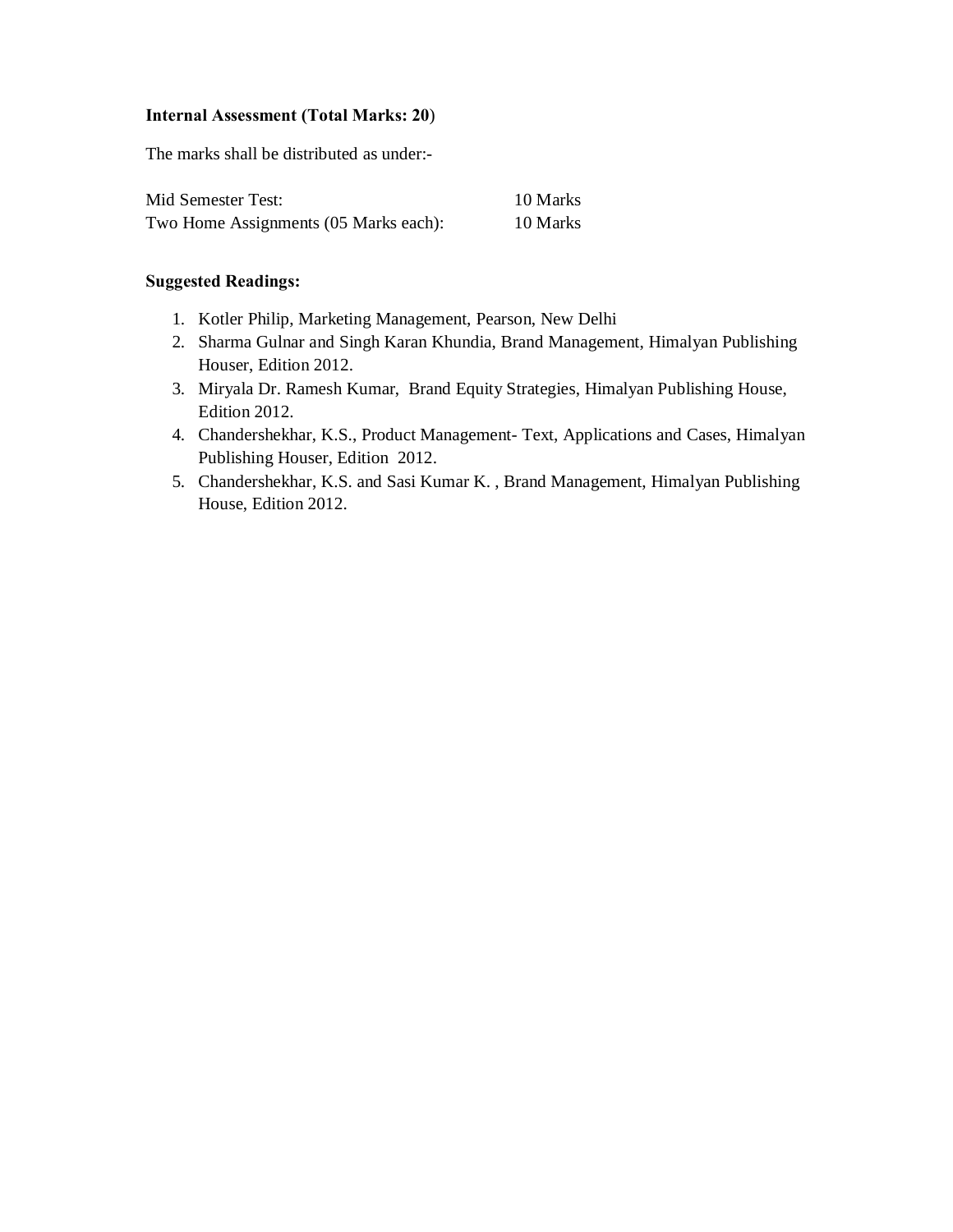## **Detailed Syllabus of Marketing Management for the Examinations to be held in the years 2017, 2018 & 2019**

#### **MARKETING MANAGEMENT**

#### **SEMESTER-VI**

Course No: **MK- 601** Title: **Export Procedures and Documentation**

Duration of Exam: **3 Hrs** Total Marks: **100**

Theory Examination: **80** Internal Assessment: **20**

- **Objective:** *The objective of this course is to make students aware of export procedures and Legal formalities concerning the same.*
- **Unit I** Advantages and Disadvantages of Exporting as a market Entry Strategy, Facilities and Incentives relating to export, Preliminaries for starting exports, Registration of Exporters, Sending overseas samples, Appointing overseas agents.
- **Unit II** Arranging Finance for exports: Pre-shipment finance, Post oshipment finance, External Commercial Borrowing (ECB) Exim Bank Finance, Letter of Credit (LC), and Types of LC.
- Unit III Preparing Documents for Export, Documents for declaration of goods under foreign Exchange regulations, Documents for transportation of good, documents for Customes Clearance of goods, other documents like Commercial invoice, Consular invoice, Customs invoice, Certified invoice, Weight Note, Bill of Exchange, Packing List, Manufacturer & Certificate, Certificate of Shipment, Antiquity Certificate, Shipment Advice etc.
- Unit IV **Insuring goods against marine risks, Understanding Foreign Exchange Rates** and Protection against their adverse movement.
- Unit V Financial and Fiscal Incentives provided by Government and Autonomous organisation for exporters

#### **Note for Paper Setter**

The question paper shall contain two questions from each unit (total ten questions) and a candidate will be required to answer five questions selecting one from each unit. Thus, there will be an internal choice within each unit.